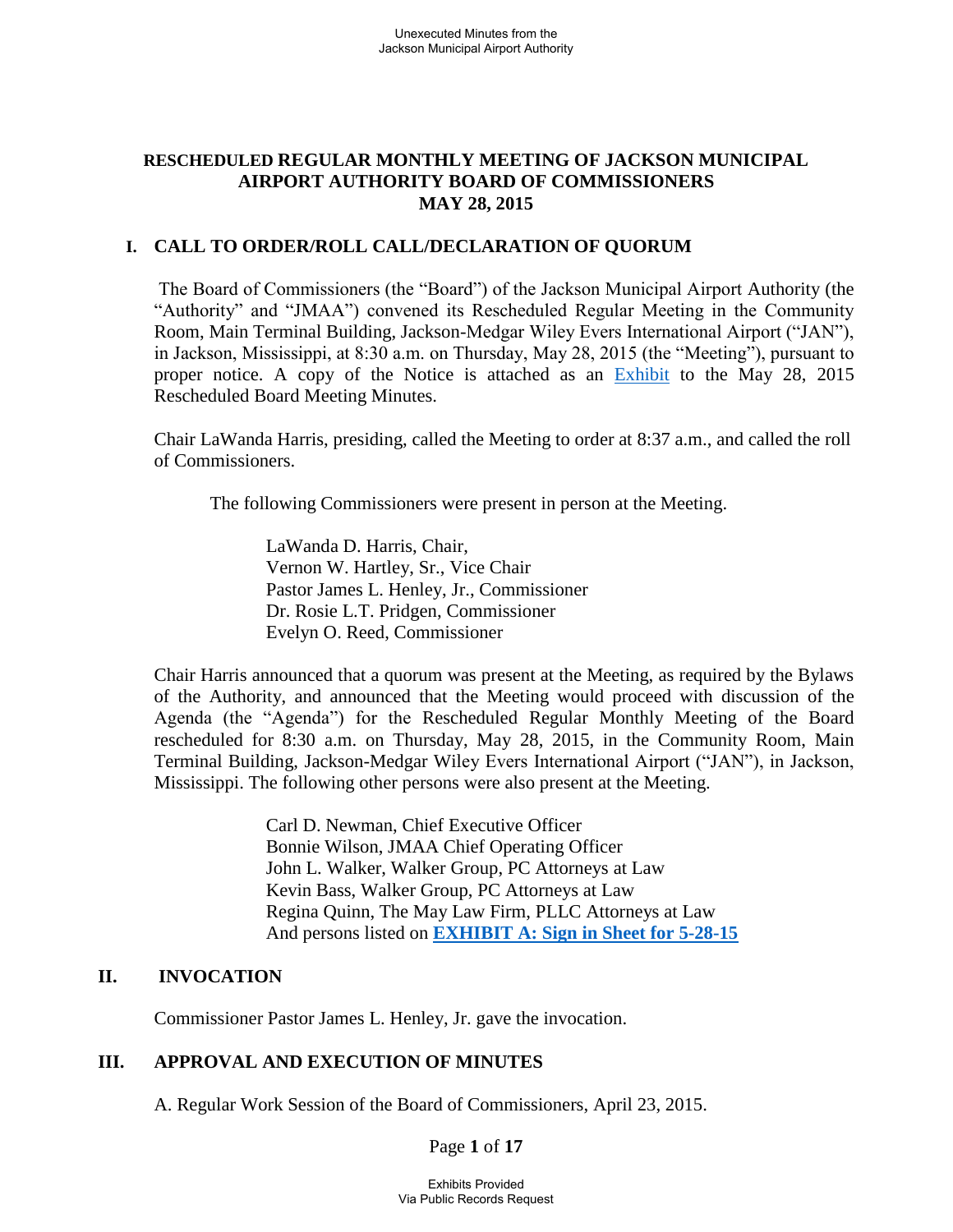B. Regular Meeting of the Board of Commissioners, April 27, 2015.

### **RESOLUTION CY-2015-79**

### **APPROVAL AND EXECUTION OF MAY MINUTES**

After discussion and review, and upon the motion made by Commissioner Pastor Henley, seconded by Commissioner Dr. Pridgen, the Minutes of the Regular Work Session April 23, 2015, and the Regular Meeting, April 27, 2015 were approved by the affirmative votes of all Commissioners present, and the following resolution was made and entered.

**RESOLVED**, that the Board hereby approves the Minutes of the Regular Work Session, April 23, 2015, and the Regular Meeting of the Board of Commissioners, April 27, 2015, as presented and directs that said minutes be filed in the appropriate minute book and records of the Authority.

Yeas: Hartley, Henley, Harris, Pridgen, Reed Nays: None Abstentions: None

May 28, 2015

- C. Notice of Cancellation of the Regular May 2015 Monthly Work Session of the Board of Commissioners scheduled for Thursday, May 21, 2015 at 8:30 a.m. and call of a Special Work Session of the Board of Commissioners on Tuesday May 26, 2015 at 4:00 p.m.
- D. Notice of Rescheduling of the May 2015 Regular Monthly Meeting of the Board of Commissioners to Thursday, May 28, 2015 at 8:30 a.m.

#### **RESOLUTION CY- 2015-80**

### **APPROVAL OF NOTICES FOR MAY SPECIAL WORK SESSION AND RESCHEDULED MAY BOARD MEETING**

After discussion and review, and upon the motion made by Commissioner Pastor Henley, seconded by Commissioner Dr. Pridgen, the Notice of Cancellation of the Regular May Work Session on May 21, 2015 and call of the Special Work Session to be held on Tuesday, May 26, 2015, and the Notice of Rescheduling of the Regular May Board Meeting from May 25, 2015 to Thursday, May 28, 2015, were approved by the affirmative votes of all Commissioners present, and the following resolution was made and entered.

**RESOLVED**, that the Board hereby approves the Notice of Cancellation of the Regular May Work Session on May 21, 2015 and call of the Special Work Session on Tuesday, May 26, 2015, and the Notice of Rescheduling the Regular May Board Meeting from May 25, 2015 to Thursday, May 28, 2015 as presented. The notices are attached as exhibits to the

> Page **2** of **17** Exhibits Provided Via Public Records Request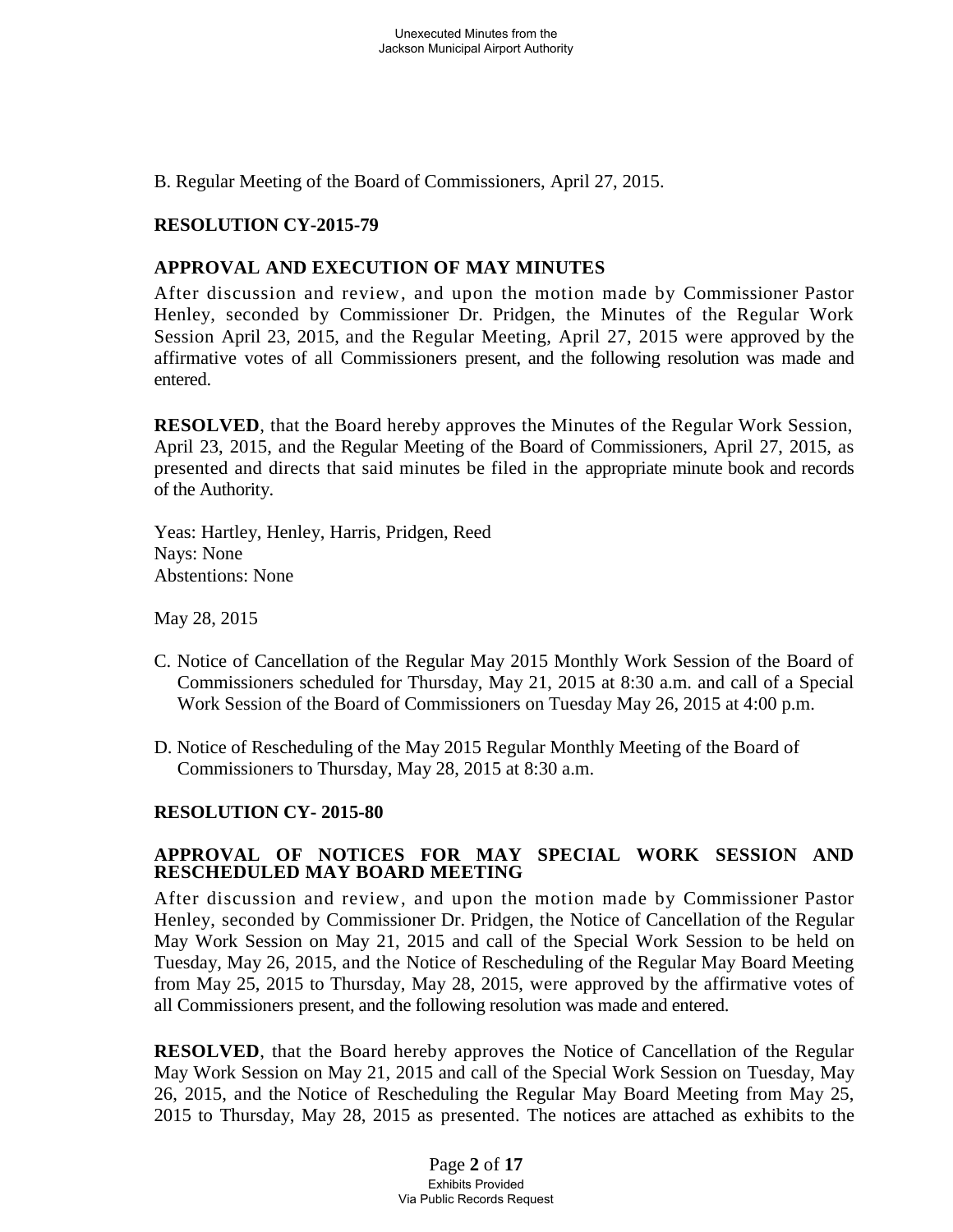May 28, 2015 Rescheduled Monthly Meeting Minutes.

Yeas: Hartley, Henley, Harris, Pridgen, Reed Nays: None Abstentions: None

May 28, 2015

## **IV. PUBLIC COMMENTS**

None

#### **V. REPORTS**

Mr. Newman and the Board then congratulated Carl Ross, Messenger/Administrative Clerk, Human Resources and Administration Department, for his selection as JMAA Employee of the Month for May, 2015, and presented the award to him. The Board then took a photograph with Mr. Ross.

#### **A. Chair Harris**

 Chair Harris reported that several Commissioners and Mr. Newman, CEO, attended the Mississippi Airports Association's Annual Conference during the period of May 13-15, 2015. Chair Harris then announced that Vice Chair Hartley would provide a report on the Tupelo, MS Mississippi Airports Association's Annual Conference.

Vice Chair Hartley gave an overview of the 2015 Mississippi Airports Association's Annual Conference and highlights of various topics discussed during the conference in Tupelo, MS. The agenda for the 2015 Mississippi Airports Association's Annual Conference is attached as an exhibit to the May 28, 2015 Rescheduled Board Meeting Minutes.

#### **B. Chief Executive Officer**

Mr. Carl D. Newman, CEO, addressed comments to the Board as he went through Agenda items and made references to supporting documentation in the **Packet for 5-28-15 ("Packet").** The Meeting Packet is attached as an **[Exhibit](../2015-02%20Board%20Meeting/Packet.pdf)** to the May 28, 2015 Rescheduled Regular Monthly Meeting Minutes.

| 1. Airport Project Manager Summary, Period Ending    |  |
|------------------------------------------------------|--|
| 2. Airport Activity Statistics Report, Period Ending |  |

 $\overline{a}$ 

<sup>1</sup>  *"Page #" refers to the page number in the meeting Packet.*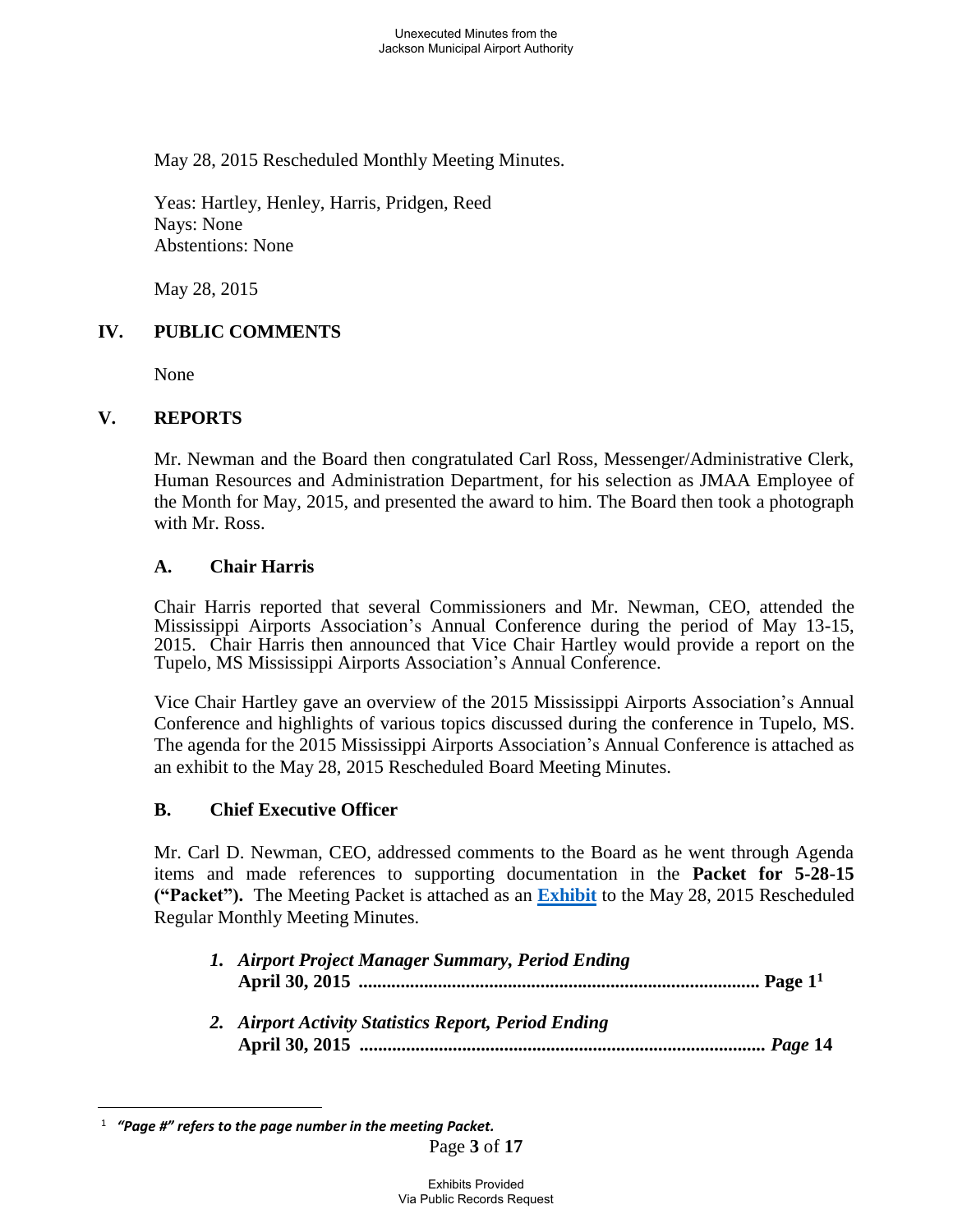# *3. Employee and Organizational Recognitions......................................... Page* **28**

Mr. Newman then recognized Dwight Walton, Airport Security Liaison-Lead in the Airport Security Department. He successfully completed the ANTN program and achieved Level 1, Level 2 and Level 3 certifications from the American Association of Airport Executives. The Board of Commissioners and others in attendance congratulated Mr. Walton. The Board then took a photograph with Mr. Walton.

Mr. Newman then recognized Richard "Tim" Bell, Airport Security Liaison in the Airport Security Department. He successfully completed the ANTN program and achieved Level 3 certification from the American Association of Airport Executives. The Board of Commissioners and others in attendance congratulated Mr. Bell. The Board then took a photograph with Mr. Bell.

### **C. Attorney**

Attorney Walker reported that there are no further reports other than those given during the work session. He added that a resolution for several Commissioners and Mr. Newman's potential travel to Madrid, Spain will be taken up later in the Agenda.

# **VI. ACTION ITEMS**

## **A. Financial Matters**

## **1.** *Financial Reports for April 2015*

- a. Balance Sheet: Accept................................................................... Page 29
- b. Income Statement: Accept..............................................................Page 30

Mr. Newman, directed the Board's attention to the Balance Sheet, Income Statement and the Claims Docket for April, 2015 included in the Packet.

## **RESOLUTION CY-2015-81**

## **RESOLUTION ACCEPTING/APPROVING APRIL FINANCIAL REPORTS**

Upon motion by Commissioner Pastor Henley seconded by Commissioner Dr. Pridgen, the following **RESOLUTION** was made and approved by unanimous vote.

**WHEREAS,** the Board of Commissioners (the "Board") of the Jackson Municipal Airport Authority (the "Authority") has reviewed and considered the Authority's Balance Sheet and Income Statement ("the Financial Reports") for the month and period ending April 30, 2015, which was included in the Packet, pages 29-32, and was distributed to the Board prior to the May 28, 2015 Rescheduled Monthly Meeting of the Board.

> Page **4** of **17** Exhibits Provided Via Public Records Request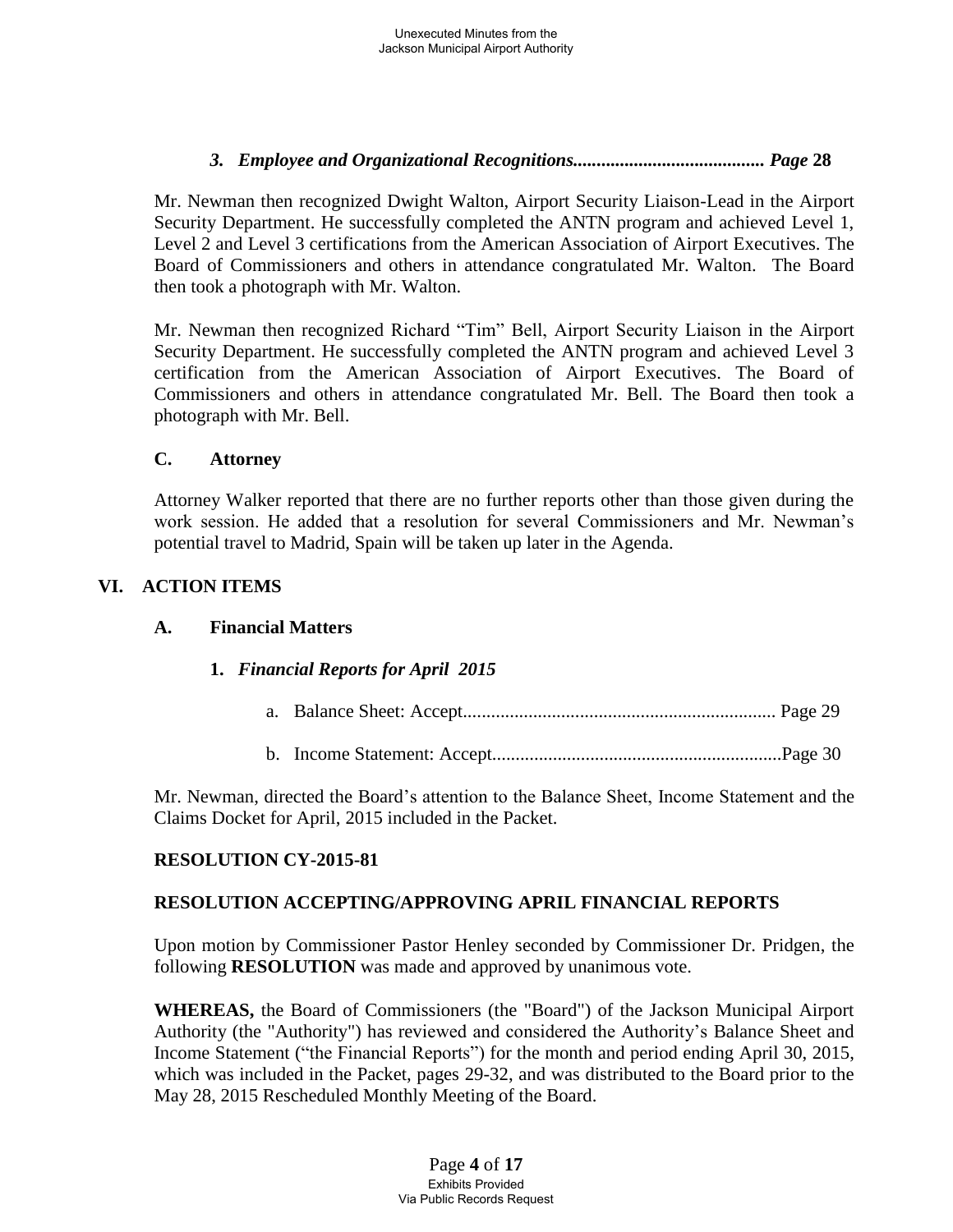**IT IS THEREFORE, RESOLVED** that the Board hereby accepts and approves the Financial Reports: Balance Sheet and Income Statement for April, 2015.

Yeas: Hartley, Henley, Harris, Pridgen, Reed Nays: None Abstentions: None

May 28, 2015

c. Claims Docket for April 2015: Approve……………..... Page 33

Commissioner Pastor Henley then commented that he will vote yea to everything in the Claims Docket but will vote nay as to any payments made to the law firm of Baker Donelson, as it relates to East Metro Corridor Project. Commissioner Pastor Henley then commented that it was his understanding that, as to the East Metro Corridor Project, the fees paid to Baker Donelson should be prorated among the member entities of the East Metro Commission. JMAA, however, appears to be paying most, if not all, of legal fees.

Mr. Newman, CEO stated he has been told that the fees are being paid based on an agreement the East Metro Commission members supposedly made in the past. He further noted that a good portion of the current bill of Baker Donelson is for the East Metro Corridor project.

Commissioner Reed stated that if there was an agreement, it should be in the past Meeting Minutes.

Attorney Walker stated that he is not aware of any minutes containing such an agreement, and further that a Board speaks through its Meting Minutes

Commissioner Dr. Pridgen then suggested that the staff review past Meeting Minutes in order to locate any agreement dealing with the East Metro Corridor project as it relates to the JMAA paying most, if not all, of Baker Donelson's fees.

Chair Harris then suggested that Mr. Newman should talk with Baker Donelson in order to be fully aware of any agreements made in the past in order to preserve JMAA's existing business relationships.

#### **RESOLUTION CY-2015-82**

#### **RESOLUTION APPROVING CLAIMS DOCKET**

Upon motion by Commissioner Pastor Henley, seconded by Vice Chair Hartley, the following **RESOLUTION** was made and unanimously approved.

Page **5** of **17**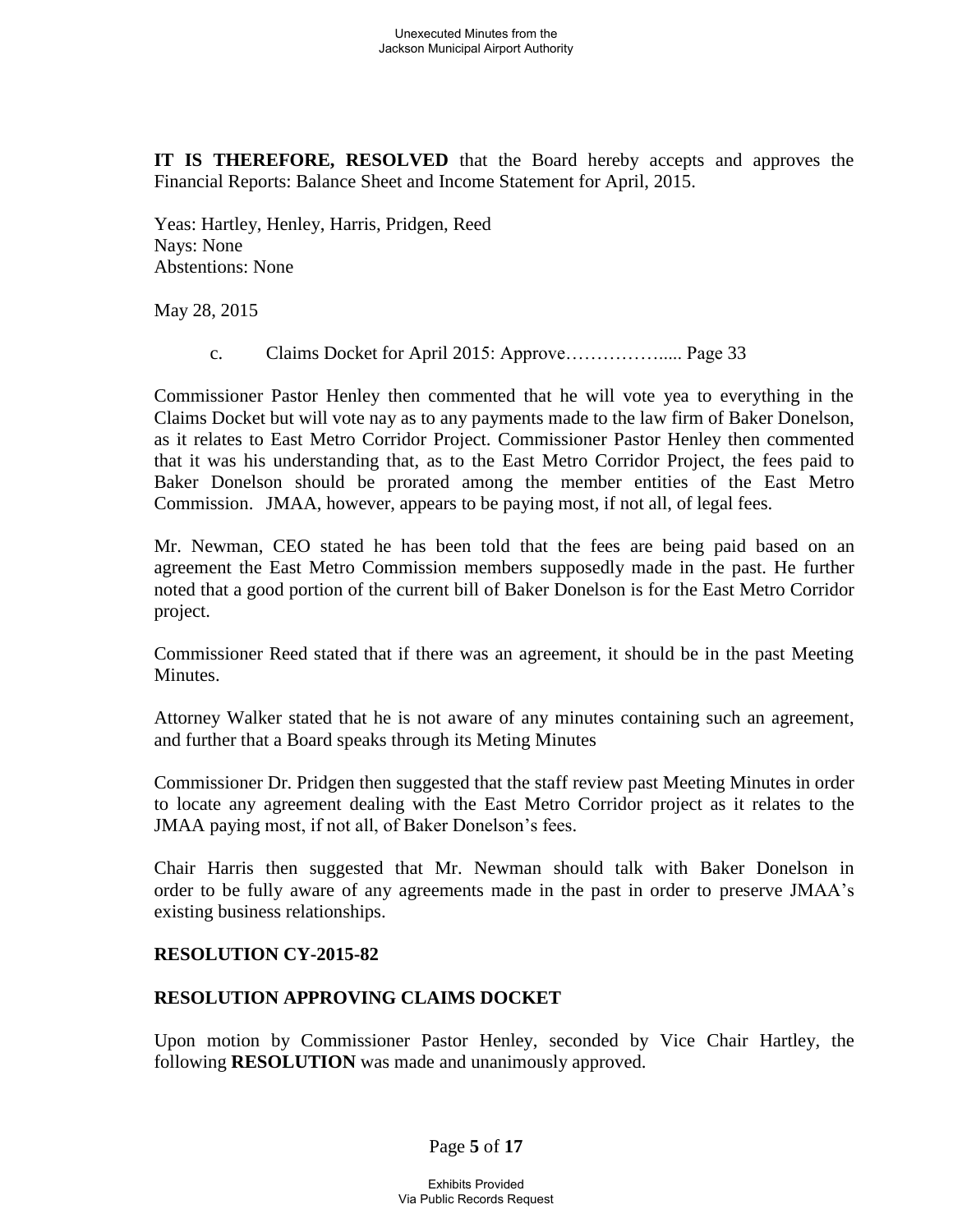**WHEREAS**, the Board of Commissioners (the "Board") of the Jackson Municipal Airport Authority (the "Authority") has reviewed and considered the Authority's Claims Docket ("Claims") for the month and period ending April 30, 2015, which were included in the Packet, pages 33-38, with the exception of Claim No. 90464 of Baker Donelson in the amount of \$16,048.00. The packet was distributed to the Board prior to the May 28, 2015 Rescheduled Monthly Meeting of the Board.

**IT IS THEREFORE, RESOLVED** that the Board hereby authorizes payment of the Claims in the amount of \$804,562.41. This payment total does not include payment of Claim No. 90464 to Baker Donelson, in the amount of \$16,048.00.

 Yeas: Hartley, Henley, Pridgen, Harris, Reed Nays: None Abstentions: None

May 28, 2015

#### **RESOLUTION CY-2015-83**

## **RESOLUTION AS TO THE INVOICE OF BAKER DONELSON IN THE AMOUNT OF \$16,048.00**

Upon motion by Vice Chair Hartley, seconded by Commissioner Reed, the following Resolution was made and unanimously approved.

**WHEREAS,** the Board of Commissioners (the "Board") of the Jackson Municipal Authority (the "Authority") believes that the recent invoice submitted to JMAA by the Baker Donelson Law firm in the gross amount of \$16,048.00 contains services performed for the East Metro Commission as well as JMAA.

**WHEREAS,** it is the understanding of the Board that JMAA, and each of the member entities of the East Metro Commission, should be paying a pro rata share of the legal fees of the Baker Donelson Law firm for legal services as to the East Metro Project as opposed to JMAA paying most, if not all, of the fees for legal services.

**IT IS THEREFORE, RESOLVED** that Mr. Carl Newman, CEO, and John L. Walker, Esquire, General Counsel, shall review the recent invoice of the Baker Donelson Law firm in the amount of \$16,048.00 to identify fees and expenses as to legal services performed for JMAA and those performed for the East Metro Commission and afterward report to the Board their findings.

Yeas: Hartley, Henley, Pridgen, Harris, Reed Nays: None Abstentions: None

May 28, 2015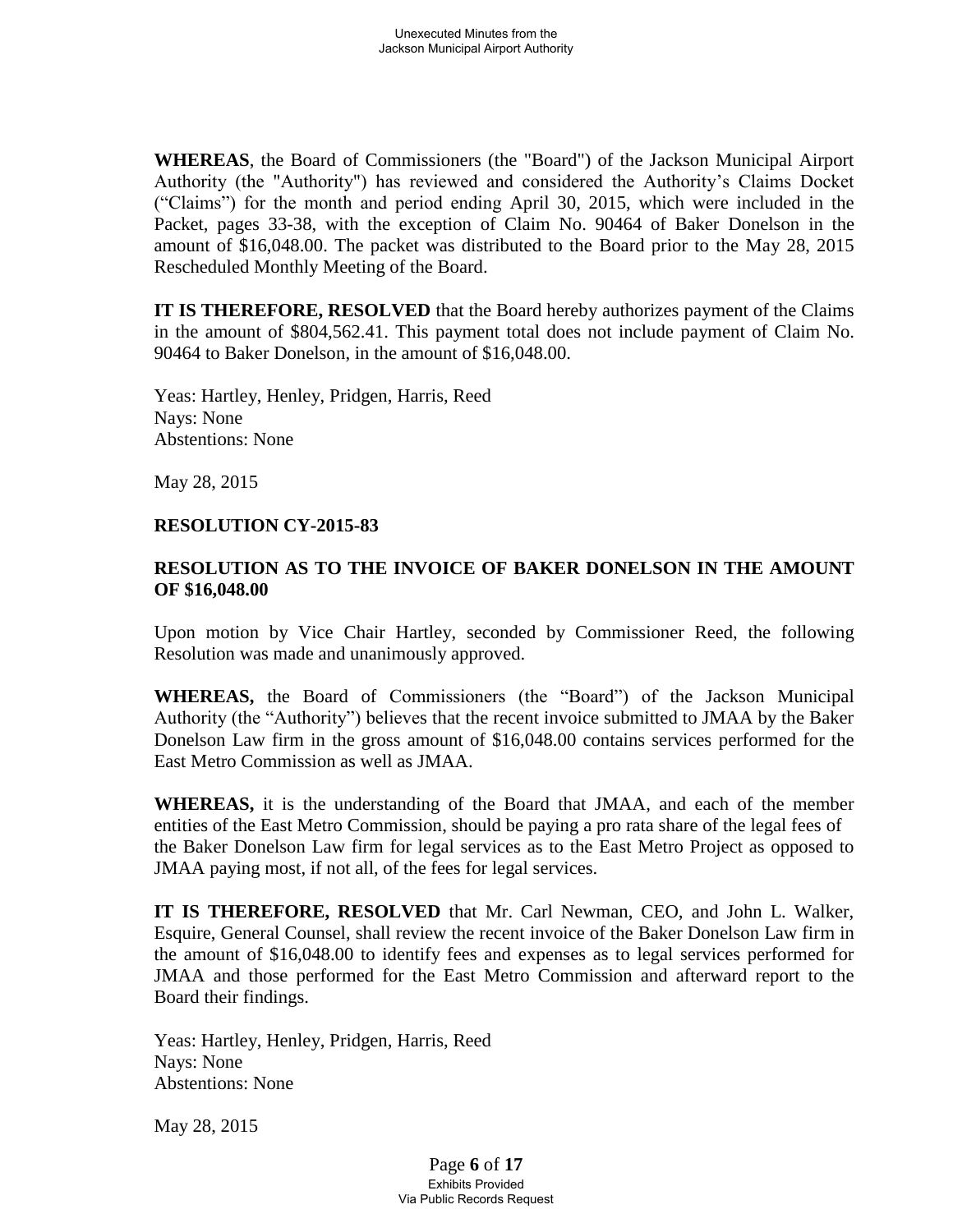**2. Early Issues** 

None

#### **B. Service Agreements**

 *1. JMAA Project No. 011-15 Landscaping Maintenance, JAN: Authorize Solicitation of Proposals………..………...…………………………...Page 39*

#### **RESOLUTION CY-2015-84**

# **RESOLUTION AS TO SOLICITING PROPOSALS FOR LANDSCAPING MAINTENANCE SERVICES**

Upon motion by Commissioner Pastor Henley, seconded by Vice Chair Hartley, the following **RESOLUTION** was made and unanimously approved.

**WHEREAS**, the Board has considered the request of JMAA's staff for authority to solicit proposals for lawn and landscaping maintenance services at the Jackson-Medgar Wiley Evers International Airport (JAN). The services provided will consist of the mowing and maintenance of approximately seventy-two (72) acres of grass and landscape in the vicinity of the following: (a) main terminal; (b) parking garage and surface parking lot; (c) long-term parking lots on International Drive, South Hangar Drive, and Freightways Drive; (d) Federal Aviation Administration Building; (e) west employee parking lot; and (f) east employee/guest parking lot. The fee for the requested Services shall not exceed \$200,000.00, and the proposed term of the agreement will be for one (1) calendar year, with an option to renew for one (1) year up to three (3) additional years, at the discretion of Jackson Municipal Airport Authority ("JMAA").

**WHEREAS,** the Board finds that such request, which is fully explained in a memorandum dated May 6, 2015, at pages 39-41 of the Packet, ought to be granted.

**IT IS THEREFORE, RESOLVED** the JMAA's staff is authorized to solicit proposals for lawn and landscaping maintenance services at the Jackson-Medgar Wiley Evers International Airport (JAN). The services provided will consist of the mowing and maintenance of approximately seventy-two (72) acres of grass and landscape in the vicinity of the following: (a) main terminal: (b) parking garage and surface parking lot; (c) long-term parking lots on International Drive, South Hangar Drive, and Freightways Drive; (d) Federal Aviation Administration Building; (e) west employee parking lot; and (f) east employee/guest parking lot. The fee for the requested Services shall not exceed \$200,000.00, and the proposed term of the agreement will be for one (1) calendar year, with an option to renew for one (1) year up to three (3) additional years, at the discretion of Jackson Municipal Airport Authority ("JMAA"). Further, such request is more fully explained in the memorandum dated May 6, 2015, at pages 39-41 of the Packet.

Page **7** of **17**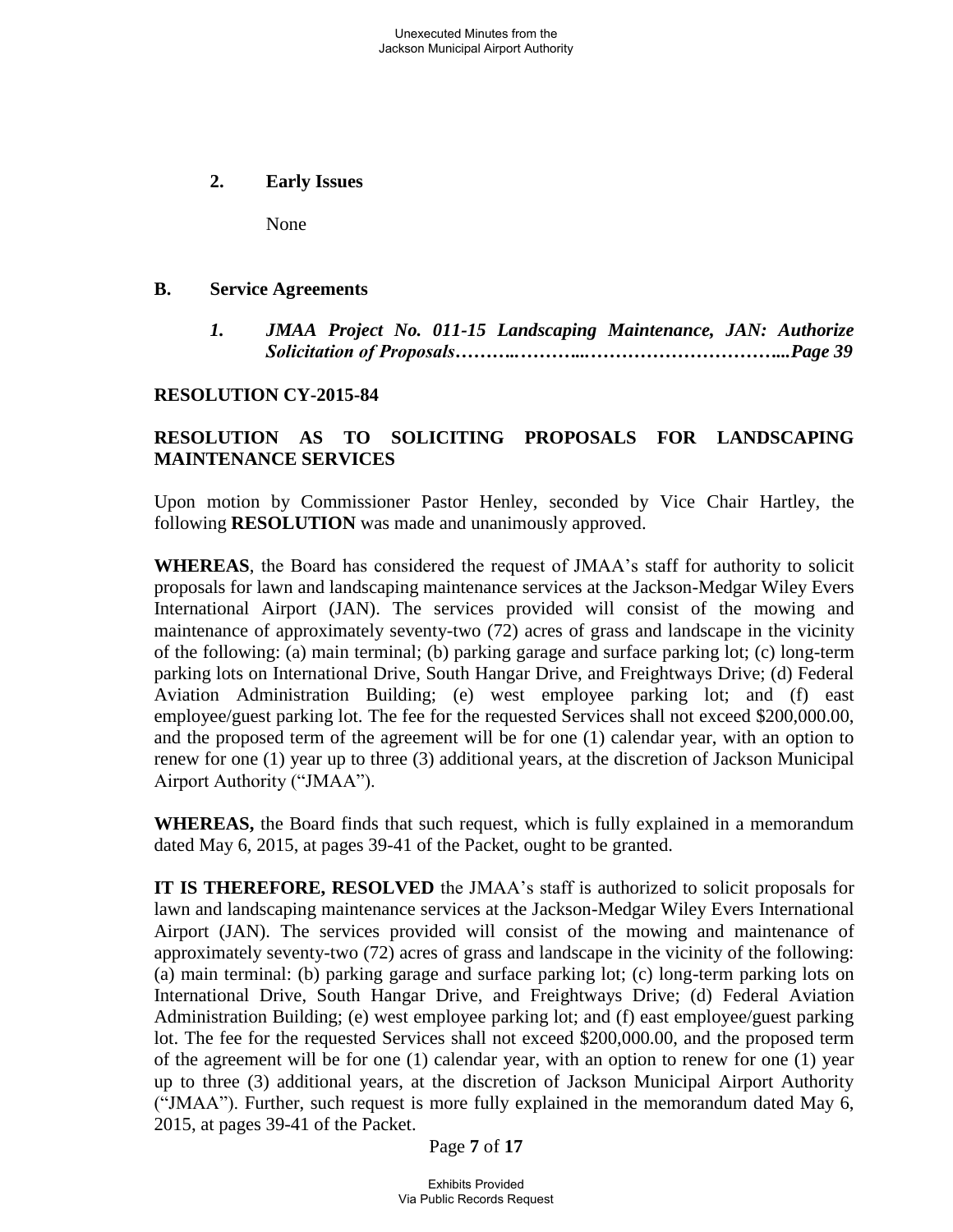Yeas: Hartley, Henley, Harris, Pridgen, Reed Nays: None Abstentions: None

May 28, 2015

**2.** *Concessions Consultant, JAN: Authorize Agreement (SI Partners, Inc.)……..………………………………………………………Page 42* 

### **RESOLUTION CY-2015-85**

### **RESOLUTION AS TO AN AGREEMENT WITH SI PARTNERS FOR CONCESSION CONSULTING SERVICES**

Upon motion by Vice Chair Hartley, seconded by Commissioner Dr. Pridgen, the following **RESOLUTION** was made and unanimously approved.

**WHEREAS**, the Board has considered the request of JMAA's staff to (i) execute a professional service agreement with SI Partners ("SIP"), with its principal place of business in San Marcos, California, to provide concession consulting services for the Jackson Municipal Airport Authority and (ii) increase the project budget line item for said services by \$19,270.00, for a resulting new project budget total of \$91,770.00. Regarding this project, SIP will subcontract with Jacobsen/Daniels Associate, LLC ("JDA") of Ypsilanti, Michigan. The fees for services of SIP shall not exceeded \$69,270.00, and the proposed term of the agreement is estimated at fifteen (15) months beginning July 1, 2015 and ending September 30, 2016.

**WHEREAS,** the Board finds that such requests, which are fully explained in the memorandum dated May 6, 2015, at pages 42-44 of the Packet, ought to be granted.

**IT IS THEREFORE, RESOLVED** that JMAA's staff is authorized to (i) execute a professional service agreement with SI Partners ("SIP"), with its principal place of business in San Marcos, California, to provide concession consulting services for the Jackson Municipal Airport Authority and (ii) increase the project budget line item for said services by \$19,270.00, for a resulting new project budget total of \$91,770.00. Regarding this project, SIP will subcontract with Jacobsen/Daniels Associate, LLC ("JDA") of Ypsilanti, Michigan. The fees for services of SIP shall not exceeded \$69,270.00, and the proposed term of the agreement is estimated at fifteen (15) months beginning July 1, 2015 and ending September 30, 2016. Further, that such request is fully explained in the memorandum dated May 6, 2015, at pages 42-44 of the Packet.

 Yeas: Hartley, Henley, Harris, Pridgen, Reed Nays: None Abstentions: None

> Page **8** of **17** Exhibits Provided Via Public Records Request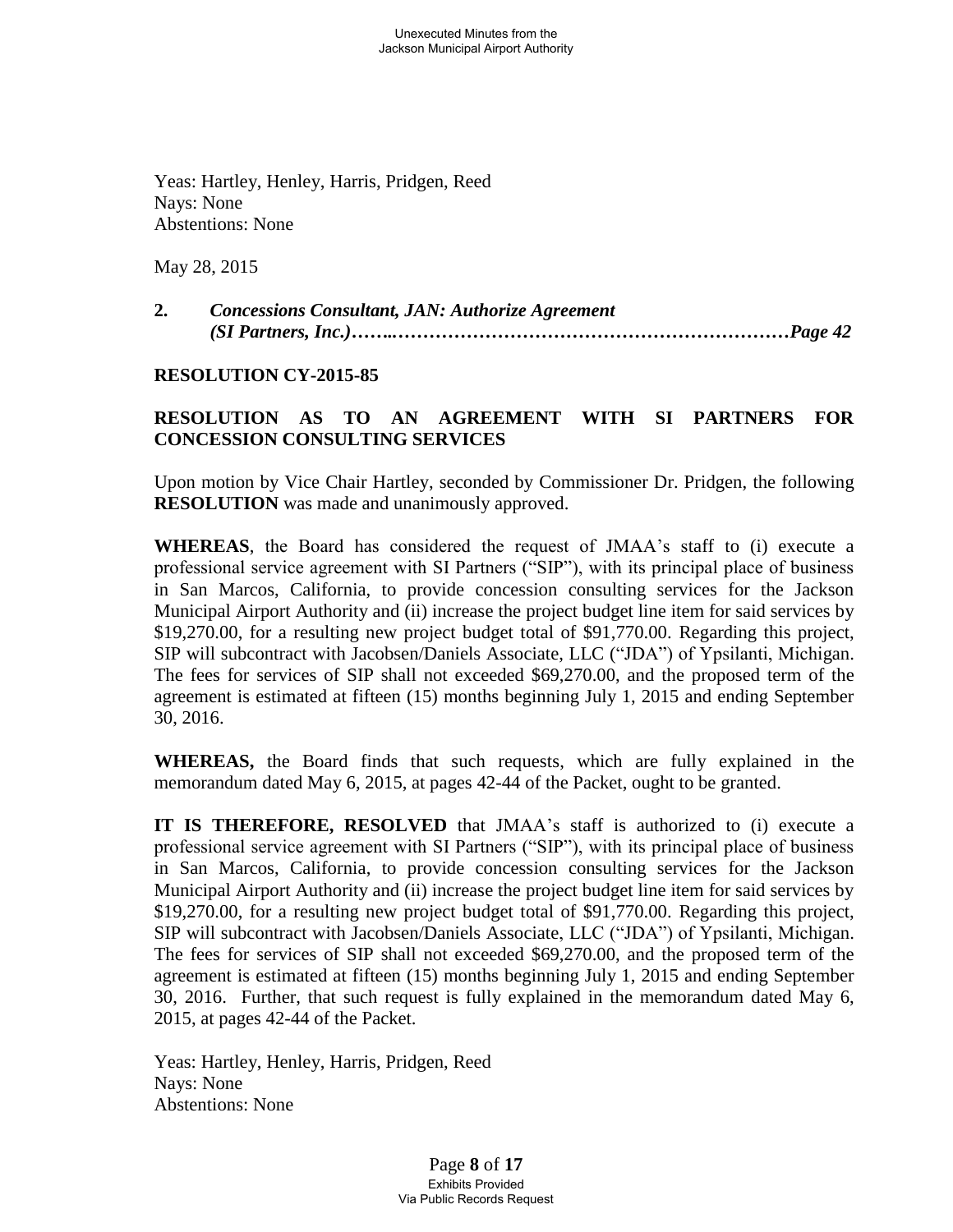May 28, 2015

 Commissioner Pastor Henley stated that because Jackson Medgar Evers Wiley International Airport is located in Jackson, MS, as to all of future contracts, all Non-Mississippi businesses should be required to obtain a City of Jackson, MS Business Privilege License.

 In response Mr. Newman, CEO, stated to the Board that he will make sure that the JMAA staff ensures that this takes place in the future.

*3. Strategic Planning Consultant, JAN: Authorize Agreement Jacobsen/ Daniels, Associates, LLC)…………………………………………...Page 45* 

## **RESOLUTION CY-2015-86**

# **RESOLUTION AS TO PROFESSIONAL SERVICE AGREEMENT WITH JACOBSEN/DANIELS, ASSOCIATES, LLC FOR STRATEGIC PLANNING CONSULTING SERVICES**

Upon motion by Commissioner Pastor Henley, seconded by Commissioner Dr. Pridgen, the following **RESOLUTION** was made and unanimously approved.

**WHEREAS**, the Board has considered the request of JMAA's staff for (i) authority to execute a professional service agreement with Jacobsen/Daniels Associates, LLC ("JDA"), a Mississippi Certified Disadvantaged Business Enterprise (DBE), with its principal place of business in Ypsilanti, Michigan, to provide strategic planning consulting services for the Jackson Municipal Airport Authority ("JMAA"); (ii) approval to increase the project budget line item for said services in the amount of \$19,000.00; and (iii) approval of the resulting new project budget total of \$121,500.00. The fees for services of JDA shall not exceed \$89,000.00, and the proposed term of the agreement is estimated for four (4) calendar months following execution of the agreement.

**WHEREAS,** the Board finds that such requests, which are fully explained in the memorandum dated May 9, 2015, at pages 45-47 of the Packet, ought to be granted.

**IT IS THEREFORE, RESOLVED** that JMAA's staff is authorized (i) to execute a professional service agreement with Jacobsen/Daniels Associates, LLC ("JDA"), a Mississippi Certified Disadvantaged Business Enterprise (DBE), with its principal place of business in Ypsilanti, Michigan, to provide strategic planning consulting services for the Jackson Municipal Airport Authority ("JMAA"); (ii) to increase the project budget line item for said services in the amount of \$19,000.00; and (iii) as to the resulting new project budget total of \$121,500.00. The fees for services of JDA shall not exceed \$89,000.00, and the proposed term of the agreement is estimated for four (4) calendar months following execution of the agreement. Further, such requests are fully explained in the memorandum dated May 9, 2015, at pages 45-47 of the Packet.

Page **9** of **17**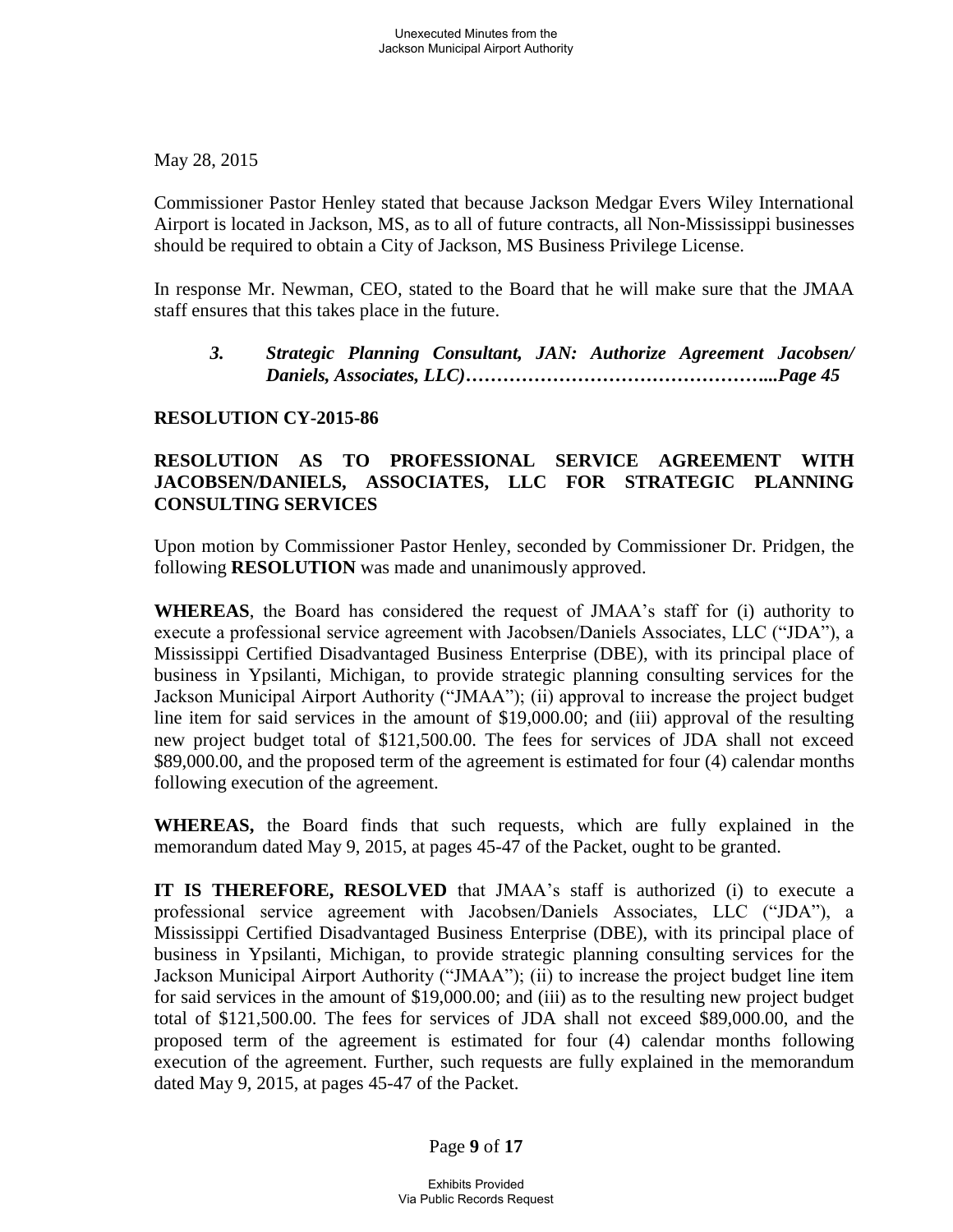Yeas: Hartley, Henley, Harris, Pridgen, Reed Nays: None Abstentions: None

May 28, 2015

*4. Check Endorser JMAA; Authorize Agreement (Cummins-Allison Corporation)…………………………………………………………..Page 45* 

#### **RESOLUTION CY-2015-87**

## **RESOLUTION AS TO AN AGREEMENT WITH CUMMINS-ALLISON CORPORATION FOR MAINTENANCE SERVICES OF JMAA'S CHECK SIGNER MACHINE**

Upon motion by Commissioner Reed, seconded by Vice Chair Hartley, the following **RESOLUTION** was made and unanimously approved.

**WHEREAS**, the Board has considered the request of JMAA's staff for authority to execute an agreement with Cummins-Allison Corp. ("Cummins") of Mount Prospect, Illinois, to conduct a preventive maintenance inspection of JMAA's check signer machine and perform the maintenance services that the Cummins' service representative finds to be necessary to keep the equipment in good operating condition. Additionally, Cummins will provide emergency maintenance service as requested by JMAA. The proposed term of the agreement is for one (1) calendar year from the date of the execution of the agreement. The fees for services of Cummins shall not exceed \$459.00 for the one (1) year agreement term.

**WHEREAS,** the Board finds that such request, which is fully explained in the memorandum dated May 7, 2015, at pages 48-49 of the Packet, ought to be granted.

**IT IS THEREFORE, RESOLVED** that JMAA's staff is authorized to execute an agreement with Cummins-Allison Corp. ("Cummins") of Mount Prospect, Illinois, to conduct a preventive maintenance inspection of JMAA's check signer machine and perform the maintenance services that the Cummins' service representative finds to be necessary to keep the equipment in good operating condition. Additionally, Cummins will provide emergency maintenance service as requested by JMAA. The proposed term of the agreement is for one (1) calendar year from the date of the execution of the agreement. The fees for services of Cummins shall not exceed \$459.00 for the one (1) year agreement term. Further, such request is fully explained in the memorandum dated May 7, 2015, at pages 48-49 of the Packet.

 Yeas: Hartley, Henley, Harris, Pridgen, Reed Nays: None Abstentions: None

May 28, 2015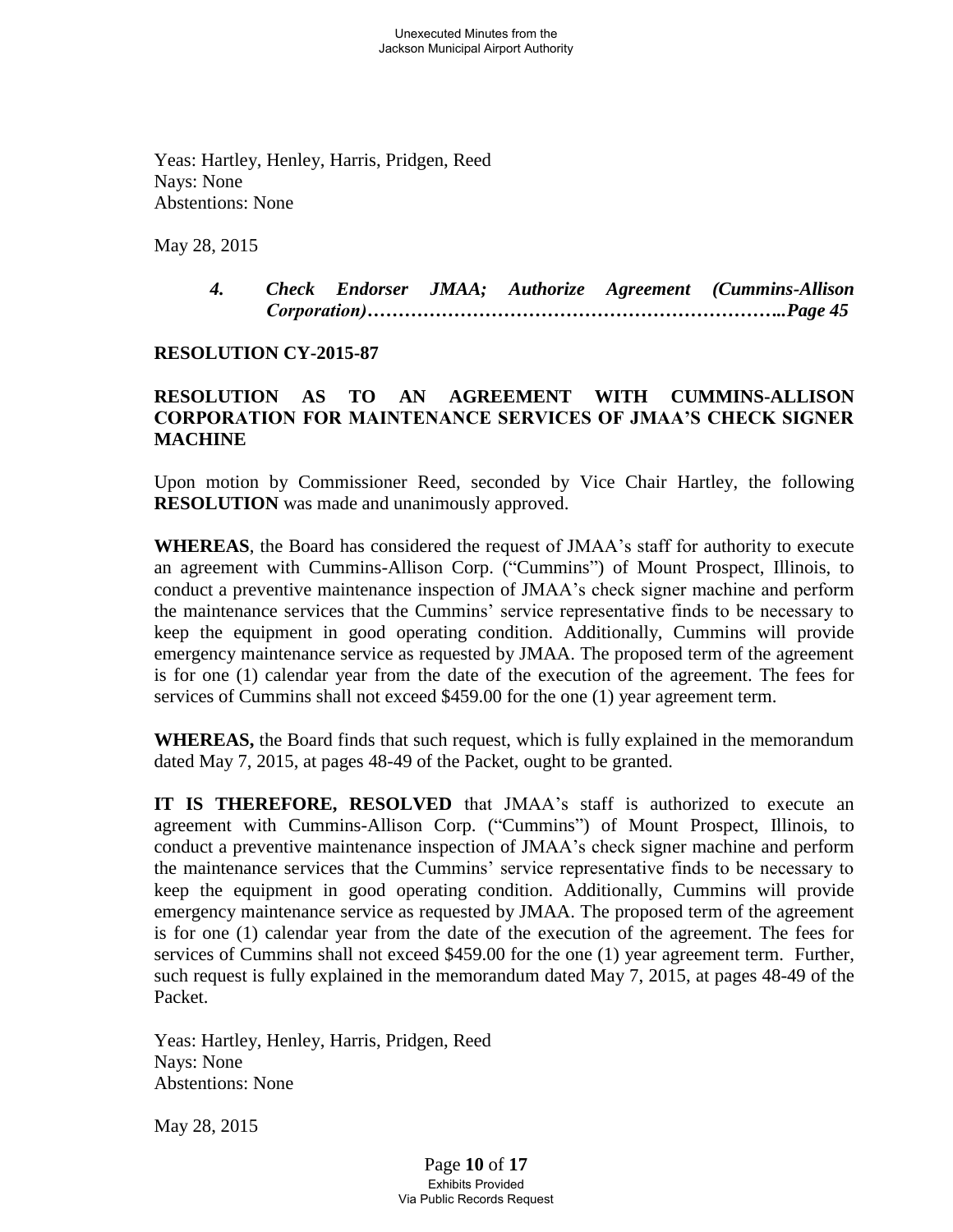### *5. JMAA Project No. 015-15, Ad Hoc Architectural Services, JAN: Authorize Solicitation for Qualifications and Statements of Interest………….Page 50*

#### **RESOLUTION CY-2015-88**

# **RESOLUTION AS TO SOLICITING PROPOSALS FOR AD HOC ARCHITECTURAL SERVICES**

Upon motion by Vice Chair Hartley, seconded by Commissioner Reed, the following **RESOLUTION** was made and approved by majority vote  $(4-1-0)$ 

**WHEREAS**, the Board has considered the request of JMAA's staff for (i) authority to publish a Request for Proposals (RFP) for architectural services to include assessments, design and materials recommendations in support of limited construction and refurbishment projects at Jackson Municipal Airport Authority ("JMAA") facilities; and (ii) approval of the estimated project budget of \$203,500.00, all in connection with the proposed "ad hoc" architectural services agreement.

**WHEREAS,** the Board finds that such requests, which are fully explained in the memorandum dated May 6, 2015, at pages 50-52 of the Packet, ought to be granted.

**IT IS THEREFORE, RESOLVED** that (i) JMAA's staff is authorized to publish a Request for Proposals (RFP) for architectural services to include assessments, design and materials recommendations in support of limited construction and refurbishment projects at Jackson Municipal Airport Authority ("JMAA") facilities; and (ii) the estimated project budget of \$203,500.00, all in connection with the proposed "ad hoc" architectural services agreement, is approved. Further, such requests are fully explained in the memorandum dated May 6, 2015, at pages 50-52 of the Packet.

 Yeas: Hartley, Harris, Pridgen, Reed Nays: Henley Abstentions: None

May 28, 2015

*6. JMAA Project No. 015-16, Ad Hoc Engineering Services, JAN: Authorize Solicitation for Qualifications and Statements of Interest ...………...Page 53*

#### **RESOLUTION CY-2015-89**

## **RESOLUTION AS TO SOLICITING PROPOSALS FOR AD HOC ENGINEERING SERVICES**

Upon motion by Vice Chair Hartley, seconded by Commissioner Dr. Pridgen, the following

#### Page **11** of **17**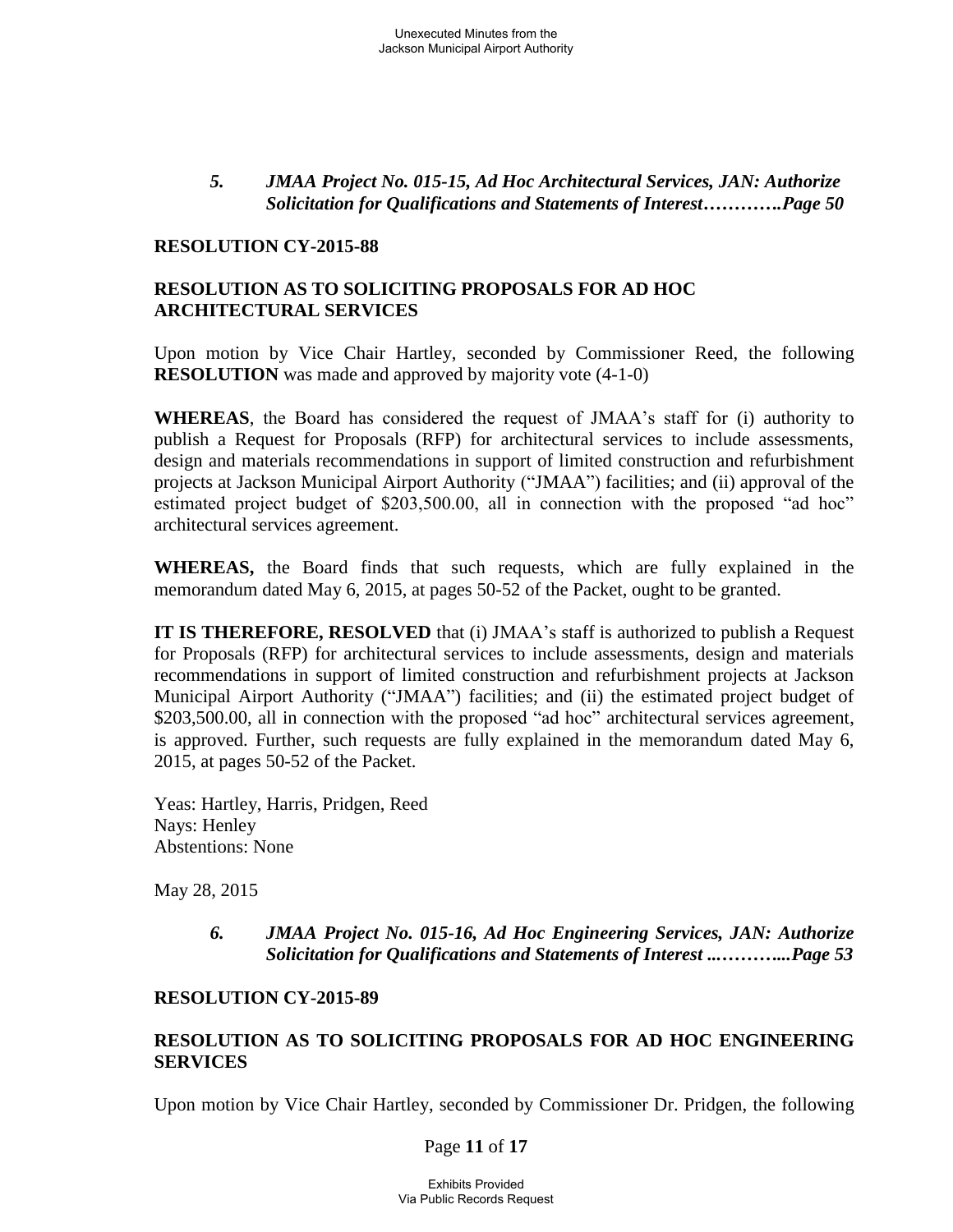**RESOLUTION** was made and approved by majority vote  $(4-1-0)$ .

**WHEREAS**, the Board has considered the request of JMAA's staff for (i) authority to publish a Request for Proposals (RFP) for engineering services to include assessments, design and materials recommendations in support of limited construction and refurbishment projects at Jackson Municipal Airport Authority ("JMAA") facilities; and (ii) approval of the estimated project budget of \$303,500.00, all in connection with the proposed "ad hoc" engineering services agreement.

**WHEREAS,** the Board finds that such requests, which are fully explained in the memorandum dated May 6, 2015, at pages 53-55 of the Packet, ought to be granted.

**IT IS THEREFORE, RESOLVED** that (i) JMAA's staff is authorized to publish a Request for Proposals (RFP) for engineering services to include assessments, design and materials recommendations in support of limited construction and refurbishment projects at Jackson Municipal Airport Authority ("JMAA") facilities; and (ii) the estimated project budget of \$303,500.00, all in connection with the proposed "ad hoc" engineering services agreement is approved. Further, such requests are fully explained in the memorandum dated May 6, 2015, at pages 53-55 of the Packet.

 Yeas: Hartley, Harris, Pridgen, Reed Nays: Henley Abstentions: None

May 28, 2015

## **C. Construction Projects**

*1. JMAA Project No. 008-12-B, Runway 11/29 Assessment and Rehabilitation, HKS: Authorize Amendment to Agreement (Aviation Group of Mississippi, LLC) ………………...….…………..…………………………..……..Page 5***6** 

## **RESOLUTION CY-2015-90**

## **RESOLUTION AUTHORIZING AN AMENDMENT TO THE PROFESSIONAL SERVICES AGREEMENT WITH AVIATION GROUP OF MISSISSIPPI, LLC FOR THE PAVEMENT ASSESSMENT AND OVERLAY OF RUNWAY 16/34 HKS.**

Upon motion by Commissioner Dr. Pridgen, seconded by Commissioner Reed, the following **RESOLUTION** was made and unanimously approved.

 **WHEREAS,** in connection with the Pavement Assessment and Overlay of Runway 16/34 HKS Project, JMAA's staff is requesting authority to execute an amendment to the professional services agreement with Aviation Group of Mississippi, LLC (AGM) to perform a detailed assessment of the existing thresholds, pavement conditions, and potential rehabilitation options for Runway 11/29 at Hawkins Field Airport (HKS) for a cost not-to-

> Page **12** of **17** Exhibits Provided Via Public Records Request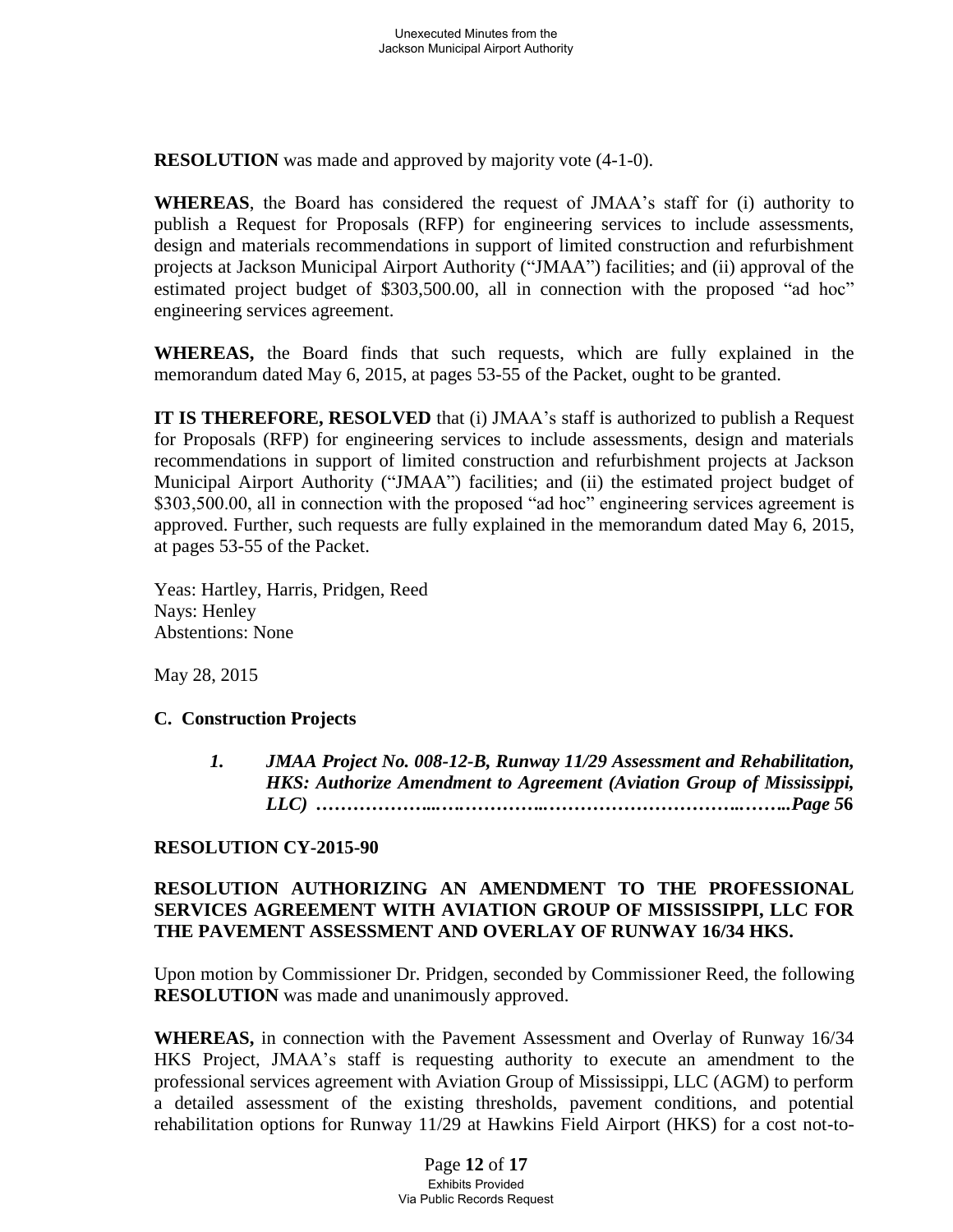exceed \$29,000, bringing that contract total to \$101,000.00. Bums Cooley Dennis, Inc. (BCD) of Ridgeland, Mississippi, will provide geotechnical and materials engineering support to AGM as a sub-consultant.

 **WHEREAS,** the Board finds that such request, which is fully explained in memorandum dated May 9, 2015, at pages 56-59 of the Packet, ought to be granted.

**IT IS THEREFORE, RESOLVED** JMAA's staff, in connection with the Pavement Assessment and Overlay of Runway 16/34 HKS, is authorized to execute an amendment to the professional services agreement with Aviation Group of Mississippi, LLC (AGM) to perform a detailed assessment of the existing thresholds, pavement conditions, and potential rehabilitation options for Runway 11/29 at Hawkins Field Airport (HKS) for a cost not-toexceed \$29,000, bringing that contract to \$101,000.00. Bums Cooley Dennis, Inc. (BCD) of Ridgeland, Mississippi, will provide geotechnical and materials engineering support to AGM as a sub-consultant. Further, such request is more fully explained in memorandum dated May 9, 2015, at pages 56-59, of the Packet.

Yeas: Hartley, Pridgen, Harris, Reed, Henley Nays: None Abstentions: None

May 28, 2015

#### **D. Procurements**

None.

#### **E. Grants**

None.

#### **F. Other Matters**

 *1. JMAA Insurance Claim and Release: (Travelers Property & Casualty Insurance Company………………...……………….Page 60*

#### **RESOLUTION CY-2015-91**

### **RESOLUTION AS TO ACCEPTANCE OF PAYMENT FOR VEHICLE PROPERTY DAMAGE FROM TRAVELER'S PROPERTY AND CASUALTY INSURANCE COMPANY.**

Upon Motion by Vice Chair Hartley, seconded by Commissioner Dr. Pridgen, the following **RESOLUTION** was made and unanimously approved.

## Page **13** of **17**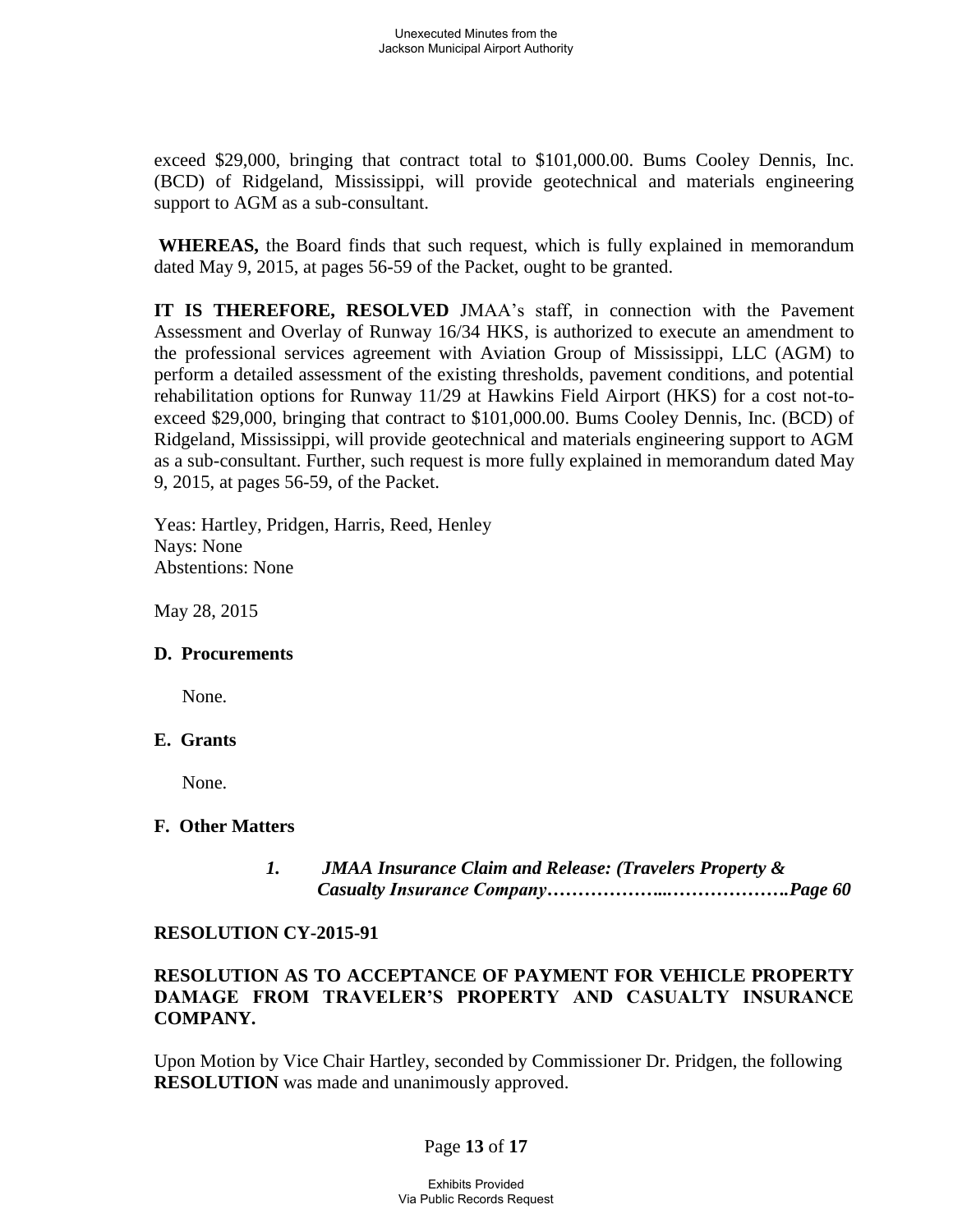**WHEREAS**, the Board has considered the request of JMAA's staff for approval to accept from Traveler's Property & Casualty Insurance Company ("Travelers"), JMAA's commercial automobile insurance carrier, payment for JMAA's vehicle property damage claim as to a damaged JMAA vehicle and afterwards transfer the damaged vehicle's title to Travelers. The amount of the payment is \$17,429.00, which is the fair market value of the damaged vehicle (\$18,429.00), less JMAA's property damage deductible (\$1,000.00).

**WHEREAS,** the Board finds that such request, which is fully explained in the memorandum dated May 1, 2015, at pages 60-61 of the Packet, ought to be granted.

**IT IS THEREFORE, RESOLVED** that JMAA's staff is authorized to accept from Traveler's Property & Casualty Insurance Company ("Travelers"), JMAA's commercial automobile insurance carrier, payment for JMAA's vehicle property damage claim as to a damaged JMAA vehicle and afterwards transfer the damaged vehicle's title to Travelers. The amount of the payment is \$17, 429.00, which is the fair market value of the damaged vehicle (\$18,429.00), less JMAA's property damage deductible (\$1,000.00). Further, such request is more fully explained in the memorandum dated May 1, 2015, at pages 60-61 of the Packet.

Yeas: Hartley, Pridgen, Harris, Reed, Henley Nays: None Abstentions: None

May 28, 2015

## *3. Board Travel*

**(c)**Indra-Global Smart Cities, Madrid, Spain, July 6-10, 2015, LaWanda Harris, Chair, Vernon Hartley, Sr., Commissioner and Carl D. Newman, CEO: Approve International Travel

## **RESOLUTION CY-2015-92**

# **RESOLUTION APPROVING TRAVEL OF CHAIR LAWANDA D. HARRIS, VICE CHAIR VERNON W. HARTLEY, JR. AND CARL D. NEWMAN, CEO, TO MADRID, SPAIN, JULY 6 TO 10, 2015**

Upon motion by Commissioner Reed seconded by Commissioner Dr. Pridgen, the following **RESOLUTION** was made and approved by a majority vote  $(4-0-1)$ .

**WHEREAS**, Indra Company ("Indra") creates, develops and offers technological solutions that enhance the speed and efficiency of airport management and it is headquartered in Madrid, Spain,

**WHEREAS**, Indra has invited Chair LaWanda D. Harris, Vice Chair Vernon W. Hartley and Carl D. Newman, CEO, of the Jackson Municipal Airport Authority ("Authority" or "JMAA"), to its company headquarters in Madrid, Spain for the unique opportunity to tour

> Page **14** of **17** Exhibits Provided Via Public Records Request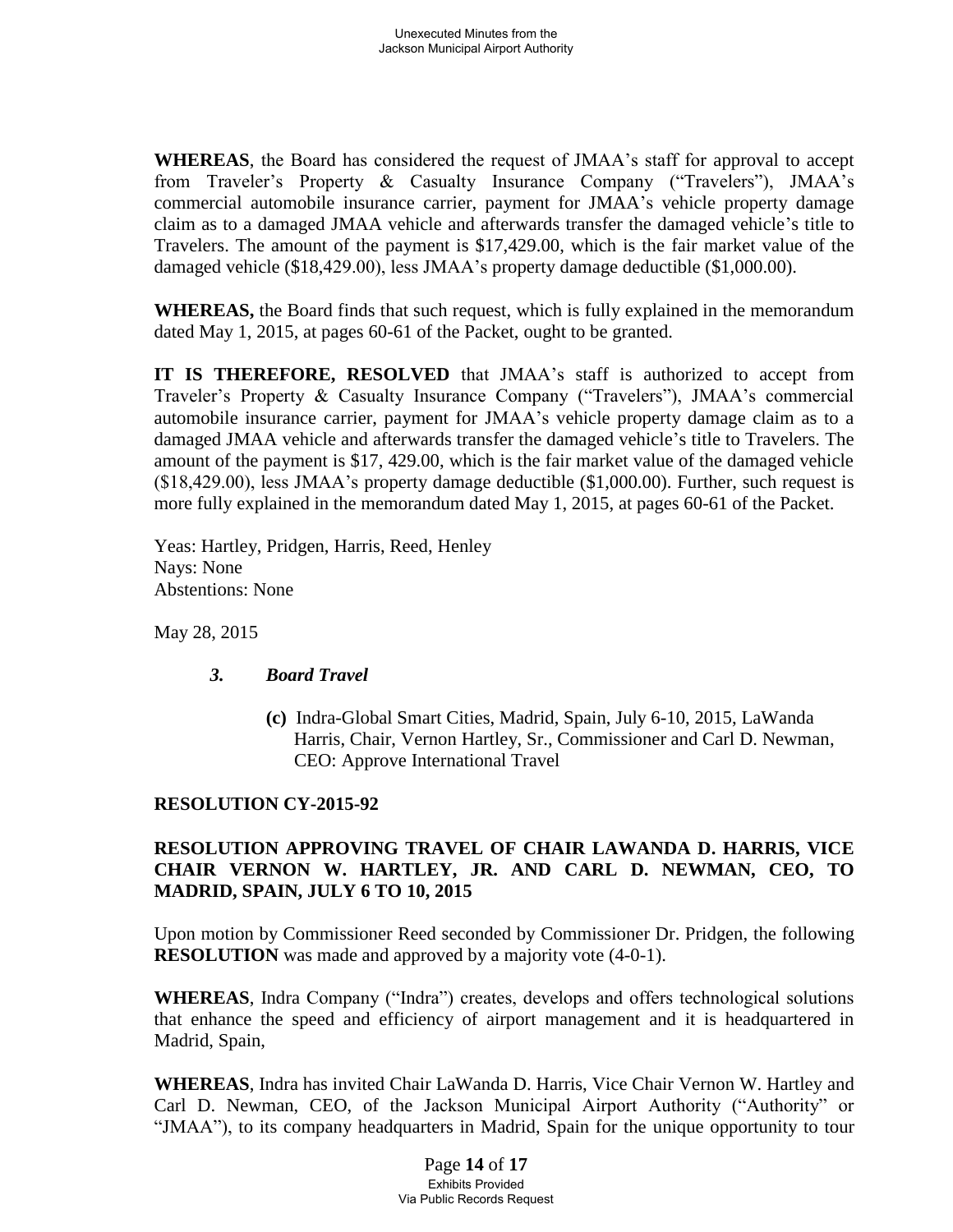the Indra facilities, and engage with Indra staff persons to learn about the products and services that Indra provides, which include: (i) Geographic Information System of Airport Resources (SIGRA); (ii) Facility & Enterprise Asset Management (IEAM); and (iii) The Airport Concessions Management System (ACMS). These products and services are of importance to JMAA, as they can assist and benefit JMAA with technology, system integration, and general organizational operations enhancement. The products and services of Indra are set forth in the Indra handouts attached to the Minutes of the May 26, 2015 Work Session Minutes; and

**WHEREAS**, the Board of Commissioners of JMAA recommends, approves and authorizes the travel, lodging and related expenses for Chair LaWanda D. Harris, Vice Chair Vernon W. Hartley and Carl D. Newman, CEO, to travel to Madrid, Spain in order to tour Indra's facilities, observe the operation of Indra's products and services and communicate with Indra's staff for the reasons cited above; and

**WHEREAS,** based upon the above the Board of Commissioners finds that it will be extremely beneficial to the Authority for Chair LaWanda D. Harris, Vice Chair Vernon W. Hartley and Carl D. Newman, CEO, to travel to Madrid, Spain in order to tour Indra's facilities, observe the operation of Indra's products and services and communicate with Indra's staff for the reasons cited above; and

**WHEREAS**, the current Travel Policy for the Board ("Board Travel Policy"), states that travel outside the continental limits of the United States by a Commissioner, on behalf of the Authority, shall not be permitted at Authority's expense, unless there is specific prior approval of the travel by the Board and a determination by the Board that such travel would be "extremely beneficial" to the Authority; and

 **WHEREAS**, the current Travel Policy for JMAA Staff ("Staff Travel Policy") states that no travel outside the continental limits of the United States, on behalf of the Authority, shall be permitted by an employee, to include the CEO, at the Authority's expense, without specific prior approval of the travel by the Board and a determination by the Board that such travel would be extremely beneficial to the Authority; and

**WHEREA**S, the Staff Travel Policy adopts the per diem rates established by the U.S. General Services Administration which provides for per diems regarding "Madrid, Spain" in the amount of \$98.00 per day for meals and \$24.00 per day for incidentals; and

**WHEREAS**, the Board of Commissioners of JMAA recommends payment of per diem rates for meals and incidentals, in accordance with the Staff Travel Policy, to Carl D. Newman, CEO, as to his above described travel and attendance and participation in the above stated activities; and

**WHEREAS,** the Board has considered the foregoing and the benefits which will accrue to the Authority from the travel by Chair LaWanda D. Harris, Vice Chair Vernon W. Hartley and Carl D. Newman, CEO, to the headquarters of Indra in Madrid, Spain to participate in

Page **15** of **17**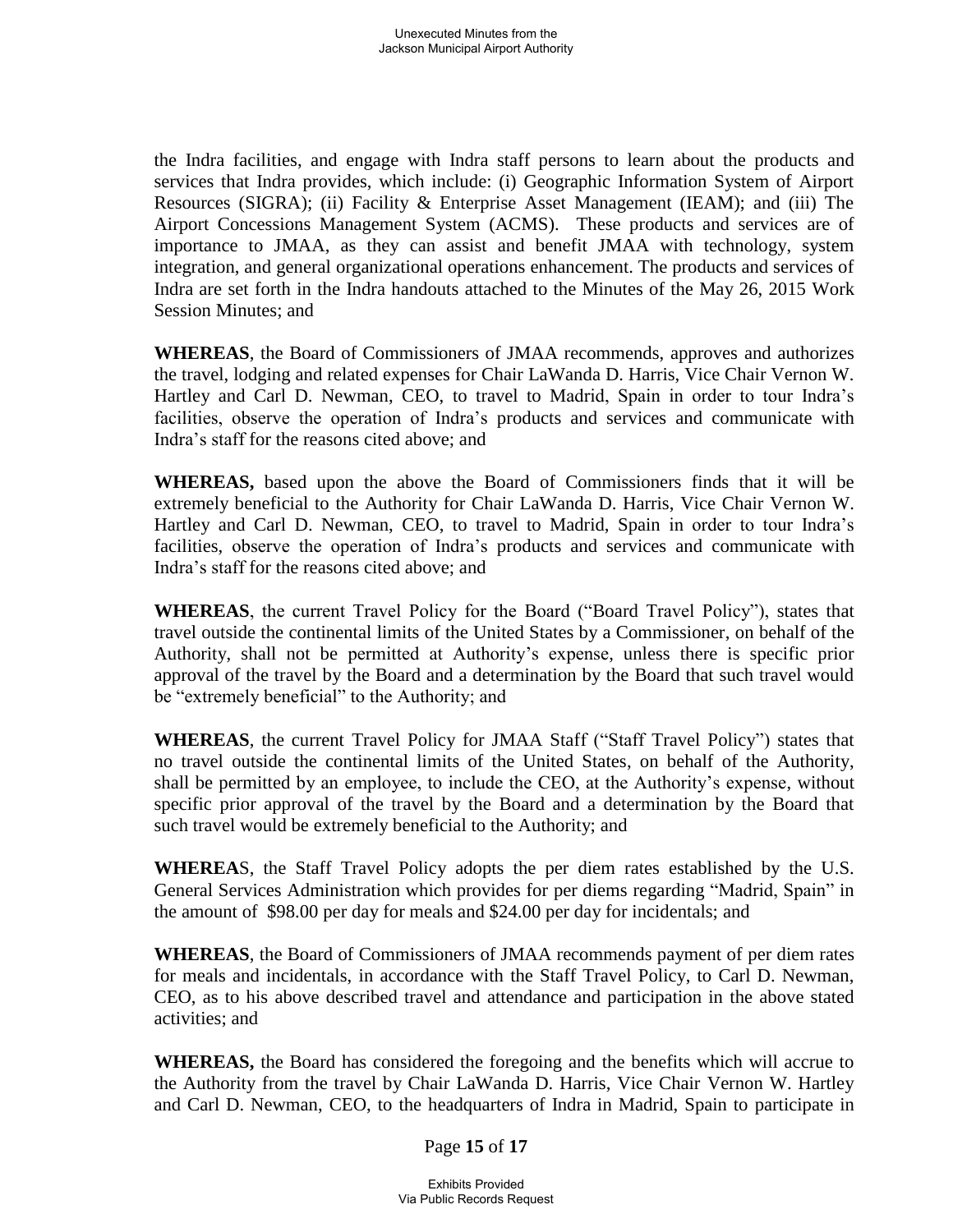the above stated activities.

**IT IS THEREFORE, RESOLVED** that the Board hereby (i) finds and determines that the travel of Chair LaWanda D. Harris, Vice Chair Vernon W. Hartley and Carl D. Newman, CEO, July 6 to 10, 2015 to Indra in Madrid, Spain will be extremely beneficial to the Authority for the reasons cited above; (ii) approves and authorizes payment and reimbursement for travel, lodging and related expenses for Chair LaWanda D. Harris and Vice Chair Vernon W. Hartley; and (iii) approves and authorizes payment and reimbursement for travel, lodging, related expenses, and meals and incidentals, at per diem rates, to Mr. Carl D. Newman, CEO, all in accordance with the Board Travel Policy and Staff Travel Policy.

 Yeas: Hartley, Harris, Pridgen, Reed Nays: None Abstentions: Henley

May 28, 2015

Vice Chair Hartley announced that regarding the travel to Indra in Madrid, Spain he, along with Chair Harris and Mr. Newman, will develop an agenda for the trip. Also, they will confer with the City of Jackson officials about the trip in order to maximize the benefits of the trip for JMAA and the City of Jackson.

Commissioner Pridgen thanked Mr. Newman, CEO, and the JMAA staff for the report that was prepared in response to the questions she had posed as to various matters which were discussed during the May 26, 2015 Special Work Session. This report is attached as an Exhibit to the May 28, 2015 Rescheduled Board Meeting Minutes.

Commissioner Dr. Pridgen further requested the drafting of a Resolution for the June 2015 Board Meeting as to the requirement that non MS businesses, which contract with JMAA in the future, shall obtain City of Jackson Business Privilege License.

#### **G. New Business**

None

#### **VII. ADJOURNMENT**

Thereafter, it was moved by Commissioner Pastor Henley, seconded by Commissioner Reed, and unanimously resolved that the meeting of the Board be ADJOURNED at 9:34 a.m.

Respectfully submitted,

Ms. LaWanda D. Harris, Chair

Page **16** of **17** Exhibits Provided Via Public Records Request

 $\overline{\phantom{a}}$  , which is a set of the set of the set of the set of the set of the set of the set of the set of the set of the set of the set of the set of the set of the set of the set of the set of the set of the set of th